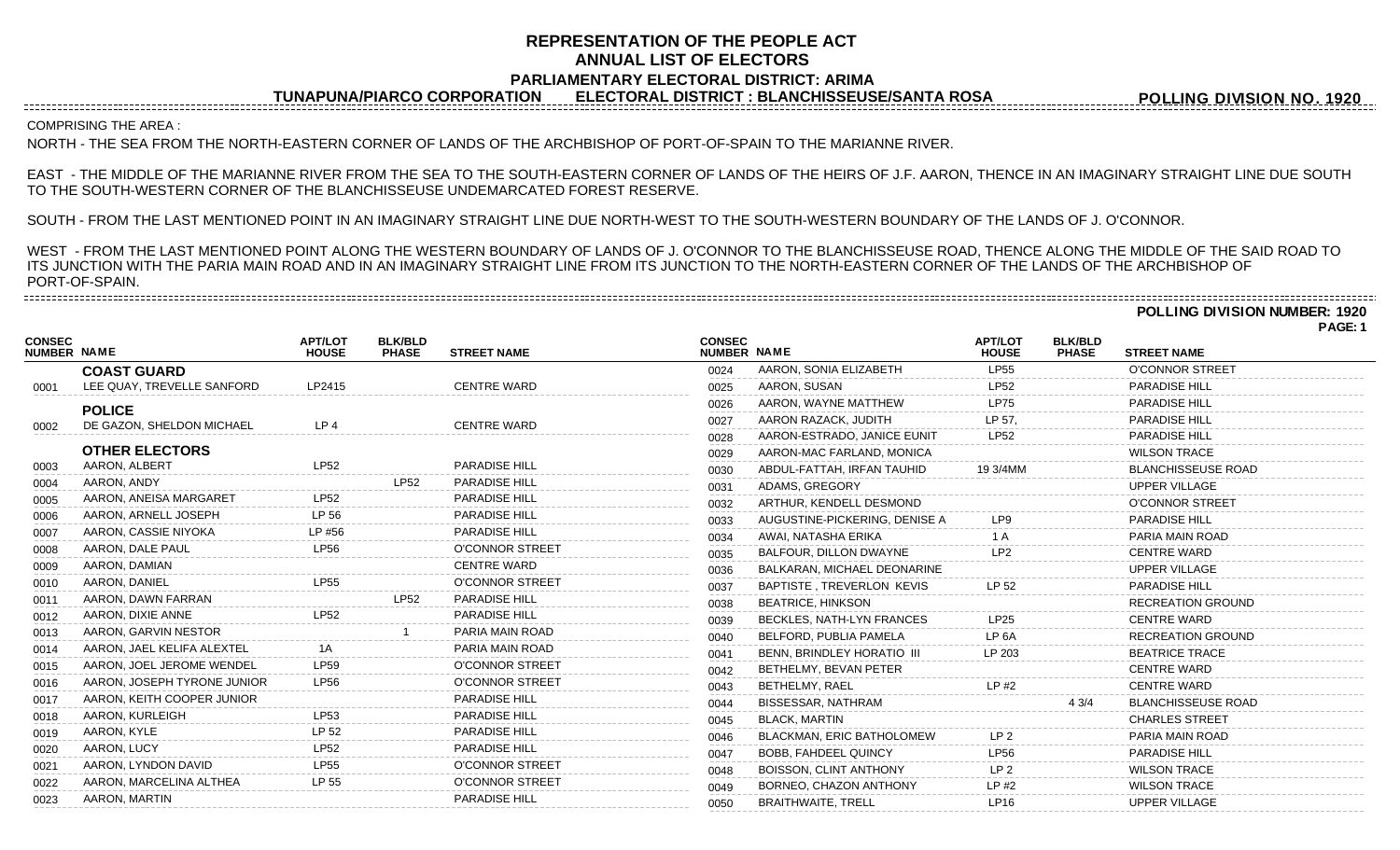| <b>CONSEC</b> |                                  | <b>APT/LOT</b>  | <b>BLK/BLD</b> |                                            | <b>CONSEC</b> |                               | <b>APT/LOT</b>        | <b>BLK/BLD</b> |                                       | <b>PAGE: 2</b> |
|---------------|----------------------------------|-----------------|----------------|--------------------------------------------|---------------|-------------------------------|-----------------------|----------------|---------------------------------------|----------------|
| NUMBER NAME   | <b>BRISTOL, CHARMAINE M</b>      | <b>HOUSE</b>    | <b>PHASE</b>   | <b>STREET NAME</b><br><b>UPPER VILLAGE</b> | NUMBER NAME   | COOPER, KERWYN SHELTON        | <b>HOUSE</b><br>LP 57 | <b>PHASE</b>   | <b>STREET NAME</b><br>O'CONNOR STREET |                |
| 0051          | BRISTOL, CURVIN RYAN STEPHEN     | LP 61           |                | O'CONNOR STREET                            | 0095          | COOPER, LYNDON                | LP <sub>4</sub>       |                | RECREATION GROUND                     |                |
| 0052          |                                  |                 |                | <b>O'CONNOR STREET</b>                     | 0096          | <b>COOPER, PATRICK</b>        | LP4                   |                | <b>UPPER VILLAGE</b>                  |                |
| 0053          | <b>BRISTOL, JOEVON GREGORY</b>   |                 |                |                                            | 0097          |                               |                       |                |                                       |                |
| 0054          | BURTON, VERNESSA AUTHUS C        |                 |                | <b>BEATRICE TRACE</b>                      | 0098          | COOPER, SHANDON HANSLEY       | LP <sub>4</sub>       |                | <b>UPPER VILLAGE</b>                  |                |
| 0055          | CABERREA-SCOTT, SHELLY-ANN D     |                 |                | <b>SUB INTENDANT STREET</b>                | 0099          | COOPER, STAFFORD JOSEPH       | LP52                  |                | <b>UPPER VILLAGE</b>                  |                |
| 0056          | CADIZ, DORIEANN JANELLE          | LP 6 B          |                | <b>RECREATION GROUND</b>                   | 0100          | COOPER, THEO                  | LP7                   |                | <b>CENTRE WARD</b>                    |                |
| 0057          | CADIZ, KIMBERLY JAMELIA CHANTE   | LP6B            |                | <b>RECREATION GROUND</b>                   | 0101          | <b>CORYAT, SHERMA NATASHA</b> |                       |                | <b>RECREATION GROUND</b>              |                |
| 0058          | CHARLES, FRANCIS                 |                 |                | <b>BEATRICE TRACE</b>                      | 0102          | DANCLAIR, SHENIKA KEBA        |                       |                | PARADISE HILL                         |                |
| 0059          | <b>CHARLES, HELEN BERNADETTE</b> | LP69            |                | <b>WILSON TRACE</b>                        | 0103          | DASS, RICHARD                 |                       |                | UPPER VILLAGE                         |                |
| 0060          | CHARLES, JOSEPH                  | LP8             |                | <b>BEATRICE TRACE</b>                      | 0104          | DE VERTEUIL, ANDRE DOMINIC    | LP D <sub>6</sub>     |                | <b>RECREATION GROUND</b>              |                |
| 0061          | <b>CHARLES, LONEY</b>            | LP 51           |                | <b>O'CONNOR STREET</b>                     | 0105          | DE VERTEUIL, ANGINE PAULA     | LP4                   |                | <b>WILSON TRACE</b>                   |                |
| 0062          | CHARLES, MARCIA MARILYN          | LP 12           |                | <b>UPPER VILLAGE</b>                       | 0106          | DE VERTEUIL, ANSELMO          |                       |                | <b>RECREATION GROUND</b>              |                |
| 0063          | <b>CHARLES, SADE DARCELLE</b>    |                 |                | <b>WILSON TRACE</b>                        | 0107          | DE VERTEUIL, AUSTIN           |                       |                | <b>O'CONNOR STREET</b>                |                |
| 0064          | CHARLES-AARON, SUSAN ROMANIA     | LP62            |                | O'CONNOR STREET                            | 0108          | DE VERTEUIL, CLEVE            | <b>LP22</b>           |                | RECREATION GROUND                     |                |
| 0065          | CHARLES-JOYEAU, PATRICIA B       | LP 24A2         |                | <b>CENTRE WARD</b>                         | 0109          | DE VERTEUIL, ELIZA SARAH      | LP <sub>4</sub>       |                | <b>WILSON TRACE</b>                   |                |
| 0066          | CLARK, FANNY                     | LP63            |                | <b>UPPER VILLAGE</b>                       | 0110          | DE VERTEUIL, HUGH             |                       | LP4            | <b>WILSON TRACE</b>                   |                |
| 0067          | CLARKE, DANA ANN                 | <b>LP57</b>     |                | <b>PARADISE HILL</b>                       | 0111          | DE VERTEUIL, ISSA NOELLA      | LP <sub>4</sub>       |                | <b>WILSON TRACE</b>                   |                |
| 0068          | CLARKE, DAVID                    | LP 55           |                | <b>PARADISE HILL</b>                       | 0112          | DE VERTEUIL, JENNY ALANA      | LP <sub>4</sub>       |                | <b>WILSON TRACE</b>                   |                |
| 0069          | CLARKE, DERON                    | <b>LP55</b>     |                | <b>PARADISE HILL</b>                       | 0113          | DE VERTEUIL, KEDISHA          |                       |                | RECREATION GROUND                     |                |
| 0070          | CLARKE, IGNATIUS                 |                 |                | <b>WILSON TRACE</b>                        | 0114          | DE VERTEUIL, KELLY-ANN        | LP #15                |                | RECREATION GROUND                     |                |
| 0071          | CLARKE, KEVON IRENEAUS A         | LP 61           |                | <b>O'CONNOR STREET</b>                     | 0115          | DE VERTEUIL, LEANN ELIZABETH  | LP4                   |                | <b>WILSON TRACE</b>                   |                |
| 0072          | CLARKE, MARTIN VIRGIL JR         | LP 56           |                | <b>PARADISE HILL</b>                       | 0116          | DE VERTEUIL, MARCIA           | LP4                   |                | <b>WILSON TRACE</b>                   |                |
| 0073          | CLARKE, MARVIN VINCENT           | LP #56          |                | <b>PARADISE HILL</b>                       | 0117          | DE VERTEUIL, NICOLE NATASHA   |                       |                | <b>O'CONNOR STREET</b>                |                |
| 0074          | <b>CLARKE, MAURICE STEPHEN</b>   | LP 52           |                | <b>PARADISE HILL</b>                       | 0118          | DE VERTEUIL, NIGEL INDI       | LP 18                 |                | RECREATION GROUND                     |                |
| 0075          | CLARKE-AARON, MARGARET           | LP15            |                | <b>PARADISE HILL</b>                       | 0119          | DE VERTEUIL, PHILLIP          | LP <sub>4</sub>       |                | <b>WILSON TRACE</b>                   |                |
| 0076          | CLEMENT, NICOLE ANITA ROSANNA    | LP <sub>2</sub> |                | <b>CENTRE WARD</b>                         | 0120          | DE VERTEUIL, STEVE KYLE       |                       |                | RECREATION GROUND                     |                |
| 0077          | COA, ALLAN TIMOTHY               |                 |                | <b>CENTRE WARD</b>                         | 0121          | DE VERTEUIL, SUBIANNA SABRINA | LP22                  |                | RECREATION GROUND                     |                |
| 0078          | COA, DEIDRA JAMIE                | <b>LP18</b>     |                | <b>RECREATION GROUND</b>                   | 0122          | DE VIGNES, VIATOR             |                       |                | <b>UPPER VILLAGE</b>                  |                |
| 0079          | COA, JANE                        |                 |                | <b>CENTRE WARD</b>                         | 0123          | DEBISETTE, ANTHONY WILLIAM    | LP9                   |                | PARADISE HILL                         |                |
| 0080          | COOPER, ALLAN                    | LP6A            |                | RECREATION GROUND                          | 0124          | DEBISETTE, ARVEON             | <b>LP55</b>           |                | PARADISE HILL                         |                |
| 0081          | COOPER, BERNARD                  | LP <sub>2</sub> |                | <b>CENTRE WARD</b>                         | 0125          | DEBISETTE, D'ARCY DWAIN       | LP53                  |                | PARADISE HILL                         |                |
| 0082          | COOPER, CHRISTOPHER DARIUS       | LP19            |                | <b>CENTRE WARD</b>                         | 0126          | DEBISETTE, FRANKLYN           | LP 53                 |                | <b>UPPER VILLAGE</b>                  |                |
| 0083          | COOPER, DEBORAH VIVIANA          | LP4             |                | UPPER VILLAGE                              | 0127          | DEBISETTE, IVAN               | <b>LP51</b>           |                | <b>PARADISE HILL</b>                  |                |
| 0084          | COOPER, ELENA VITALIS            | LP6A            |                | <b>RECREATION GROUND</b>                   | 0128          | DEBISETTE, JUDE MARTIN        |                       |                | <b>PARADISE HILL</b>                  |                |
| 0085          | COOPER, GARY CHRISTOPHER         | LP24            |                | <b>UPPER VILLAGE</b>                       | 0129          | DEBISETTE, KENAN ANTONIO      | LP 52                 |                | <b>PARADISE HILL</b>                  |                |
| 0086          | COOPER, HARNELLE KIERNON         | LP <sub>2</sub> |                | <b>CENTRE WARD</b>                         | 0130          | DEBISETTE, MARLON HAYDEN      | LP 52                 |                | PARADISE HILL                         |                |
| 0087          | COOPER, IANNA CAREN              | <b>LP15</b>     |                | UPPER VILLAGE                              | 0131          | DEBISETTE, MARQUIS OSVALDO    | <b>LP55</b>           |                | <b>PARADISE HILL</b>                  |                |
| 0088          | COOPER, JAMES WINSTON JOHN       |                 |                | <b>O'CONNOR STREET</b>                     | 0132          | DEBISETTE, MORREL ANANIAS     |                       | LP 55          | <b>PARADISE HILL</b>                  |                |
| 0089          | COOPER, JOYCELYN                 | LP15            |                | <b>UPPER VILLAGE</b>                       | 0133          | DEBISETTE, RAYMOND            |                       |                | <b>CENTRE WARD</b>                    |                |
| 0090          | COOPER, KACY NICHOLAS            | LP 23           |                | <b>CENTRE WARD</b>                         | 0134          | DEBISETTE, RAYMOND            | LP <sub>2</sub>       |                | <b>CENTRE WARD</b>                    |                |
| 0091          | COOPER, KANIKA KAMARIA           | <b>LP56</b>     |                | O'CONNOR STREET                            | 0135          | DEBISETTE, TREVOR DAMIAN      | LP36                  |                | PARADISE HILL                         |                |
| 0092          | COOPER, KAY LAURA                | LP 61           |                | <b>O'CONNOR STREET</b>                     | 0136          | DEBISETTE LEE QUAY, MEKESHA A | <b>LP55</b>           |                | <b>PARADISE HILL</b>                  |                |
| 0093          | COOPER, KEEGAN AVALON            |                 |                | <b>O'CONNOR STREET</b>                     | 0137          | DEBISETTE MARTIN, KERREL      | <b>LP55</b>           |                | <b>PARADISE HILL</b>                  |                |
| 0094          | COOPER, KEON JAMAL               |                 |                | O'CONNOR STREET                            | 0138          | DEBISETTE-BETHELMY, AGNES     | LP <sub>2</sub>       |                | <b>CENTRE WARD</b>                    |                |
|               |                                  |                 |                |                                            |               |                               |                       |                |                                       |                |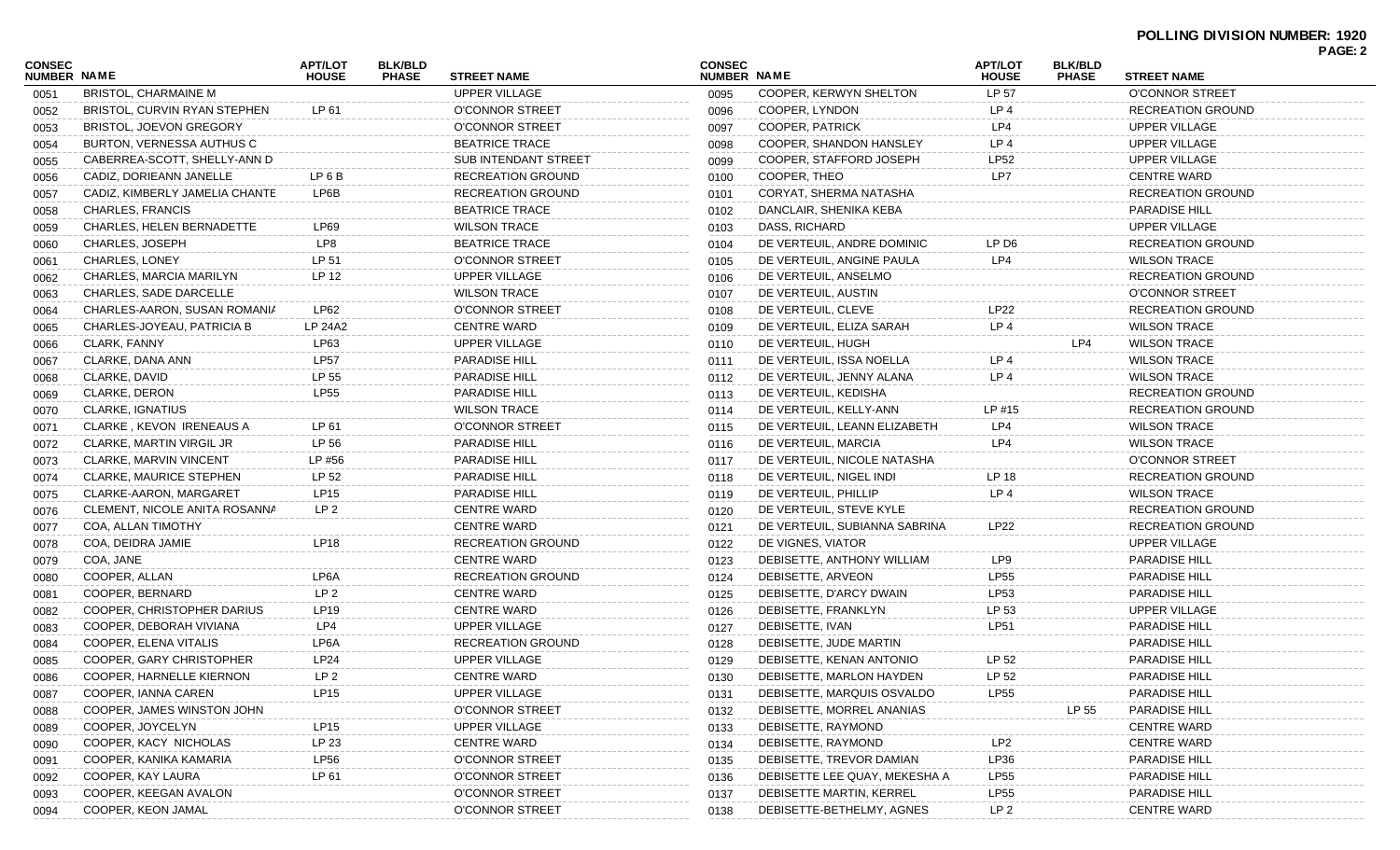| <b>CONSEC</b>      |                               | <b>APT/LOT</b>   | <b>BLK/BLD</b> |                          | <b>CONSEC</b> |                                      | <b>APT/LOT</b>  | <b>BLK/BLD</b> |                          | PAGE: 3 |
|--------------------|-------------------------------|------------------|----------------|--------------------------|---------------|--------------------------------------|-----------------|----------------|--------------------------|---------|
| <b>NUMBER NAME</b> |                               | <b>HOUSE</b>     | <b>PHASE</b>   | <b>STREET NAME</b>       | NUMBER NAME   |                                      | <b>HOUSE</b>    | <b>PHASE</b>   | <b>STREET NAME</b>       |         |
| 0139               | DEDIER, DEISHA BERNARDINE     | <b>LP60</b>      |                | <b>O'CONNOR STREET</b>   | 0183          | EVANGELIST, DAVIDSON                 | LP63            |                | <b>O'CONNOR STREET</b>   |         |
| 0140               | DEDIER, EDDIE                 |                  |                | <b>PARADISE HILL</b>     | 0184          | EVANGELIST, LYNETTE                  | <b>LP24</b>     |                | <b>CENTRE WARD</b>       |         |
| 0141               | DEDIER. GERWIN EMMANUEL JOHN  | LP 65            |                | O'CONNOR STREET          | 0185          | <b>EVANGELIST, MITCHELL MICHAEL</b>  | LP #56          |                | <b>O'CONNOR STREET</b>   |         |
| 0142               | DEDIER, LISA                  | <b>LP67</b>      |                | UPPER VILLAGE            | 0186          | EVANGELIST, QUACY CHRISTIAN          | $LP$ #D6        |                | <b>RECREATION GROUND</b> |         |
| 0143               | DEDIER, MC DONALD             |                  |                | LAPEYROUSE STREET        | 0187          | EVANGELIST, RICARDO PAYTON           | LP10            |                | LAPEYROUSE STREET        |         |
| 0144               | DEDIER, NIGEL MICHAEL         | LP10             |                | O'CONNOR STREET          | 0188          | EVANGELIST ST BERNARD, SHIRLAI       | LP6             |                | UPPER VILLAGE            |         |
| 0145               | DEDIER, PEPTA MARCELLE        |                  |                | O'CONNOR STREET          | 0189          | FOURNILLIER, AFYEA VICTORIA          | LP#58           |                | <b>O'CONNOR STREET</b>   |         |
| 0146               | DEDIER, VERA VERONICA         |                  |                | UPPER VILLAGE            | 0190          | FOURNILLIER, ASHANTI NEFETTERI       | LP 58           |                | <b>O'CONNOR STREET</b>   |         |
| 0147               | DEDIER-DES VIGNES, CRISPIN    |                  |                | <b>PARADISE HILL</b>     | 0191          | FOURNILLIER, AVIANNE ISHA            |                 |                | <b>PARADISE HILL</b>     |         |
| 0148               | EDWARDS, MONIFA MARJANI M     | LP65             |                | <b>O'CONNOR STREET</b>   | 0192          | FOURNILLIER, JOHN WAYNE              | LP18            |                | <b>PARADISE HILL</b>     |         |
| 0149               | EDWARDS, RECHEAY QUZETTE      | <b>LP52</b>      |                | <b>PARADISE HILL</b>     | 0193          | FOURNILLIER, LENNIE                  | <b>LP22</b>     |                | <b>CENTRE WARD</b>       |         |
| 0150               | ELIE, ANGELA PETRONILLA P     | <b>LP18</b>      |                | UPPER VILLAGE            | 0194          | FOURNILLIER, PAULINA                 | LP22            |                | <b>CENTRE WARD</b>       |         |
| 0151               | ELIE, BEDE                    |                  |                | <b>O'CONNOR STREET</b>   | 0195          | FOURNILLIER, RAMON KYLE              | <b>LP22</b>     |                | <b>CENTRE WARD</b>       |         |
| 0152               | ELIE, DAIN                    |                  |                | O'CONNOR STREET          | 0196          | FOURNILLIER, RENNIE KEVIN            | LP22            |                | <b>CENTRE WARD</b>       |         |
| 0153               | ELIE, DANIELLE VIOLET         | LP 18            |                | PARIA MAIN ROAD          | 0197          | FOURNILLIER, ROJER ADAM              | LP22            |                | <b>CENTRE WARD</b>       |         |
| 0154               | ELIE, DENZIL JESSE EDRIC      | LP 18            |                | <b>UPPER VILLAGE</b>     | 0198          | FOURNILLIER, SABIA SHERINE           | LP 19           |                | UPPER VILLAGE            |         |
| 0155               | ELIE, EDRIC                   | <b>LP18</b>      |                | UPPER VILLAGE            | 0199          | FOURNILLIER, SHANICE DEBBIE          | LP 19           |                | <b>PARADISE HILL</b>     |         |
| 0156               | ELIE, MARISA NATASHA          | LP63             |                | <b>O'CONNOR STREET</b>   | 0200          | FOURNILLIER, TAMARA RENETTA          | LP22            |                | <b>CENTRE WARD</b>       |         |
| 0157               | ELIE, PATRICIA JULIET         | <b>LP60</b>      |                | <b>O'CONNOR STREET</b>   | 0201          | FOURNILLIER, TAMICA ARANA            | <b>LP22</b>     |                | UPPER VILLAGE            |         |
| 0158               | ELIE-ESTRADA, KATHLEEN A      | LP D 6           |                | <b>RECREATION GROUND</b> | 0202          | <b>FOURNILLIER, THIAS</b>            | LP 18           |                | <b>PARADISE HILL</b>     |         |
| 0159               | ESPINOZA, RICARDO JOVEL       | LP 56            |                | <b>O'CONNOR STREET</b>   | 0203          | FOURNILLIER QUINTERO, LESLEY A       | <b>LP22</b>     |                | <b>CENTRE WARD</b>       |         |
| 0160               | ESTRADA, ANDRE JOSEPH         | <b>LP55</b>      |                | <b>PARADISE HILL</b>     | 0204          | GEORGE, GERALD                       | LP 57           |                | <b>O'CONNOR STREET</b>   |         |
| 0161               | ESTRADA, ANDREW               | LP 55            |                | <b>PARADISE HILL</b>     | 0205          | GILBERT, CRISIANNE DEBBIE            | LP 20           |                | PARIA MAIN ROAD          |         |
| 0162               | ESTRADA, GINELLE RITA         | <b>LP55</b>      |                | <b>PARADISE HILL</b>     | 0206          | GILBERT, VICTOR ELDON                | <b>LP20</b>     |                | UPPER VILLAGE            |         |
| 0163               | ESTRADA, GISELLE              | LP19             |                | <b>PARADISE HILL</b>     | 0207          | GILL, CLIVE JOEL                     | LP <sub>8</sub> |                | <b>CENTRE WARD</b>       |         |
| 0164               | ESTRADA, JASON HARRIS BENIGNU | LP 60            |                | O'CONNOR STREET          | 0208          | GLAUD, JOEL                          | <b>LP18</b>     |                | <b>PARADISE HILL</b>     |         |
| 0165               | ESTRADA, KENRICK              |                  |                | <b>PARADISE HILL</b>     | 0209          | GLAUD, JOEL JNR                      | LP18            |                | <b>PARADISE HILL</b>     |         |
| 0166               | ESTRADA, LUCIAN               |                  |                | <b>RECREATION GROUND</b> | 0210          | <b>GLAUDE, CHARLEEN THERESA</b>      | LP 54           |                | <b>O'CONNOR STREET</b>   |         |
| 0167               | ESTRADA, MARGARET             | LP56             |                | <b>PARADISE HILL</b>     | 0211          | GLAUDE, CLOTHILDA YVONNE             |                 |                | <b>PARADISE HILL</b>     |         |
| 0168               | ESTRADA, NAFESHAR WINESHER    | LP #4            |                | <b>WILSON TRACE</b>      | 0212          | <b>GLAUDE, GARVIN GEORGE</b>         | LP51            |                | <b>PARADISE HILL</b>     |         |
| 0169               | ESTRADA, NEIL CANERON         | LP66             |                | <b>RECREATION GROUND</b> | 0213          | <b>GLAUDE, IRWIN VINCENT</b>         |                 |                | <b>PARADISE HILL</b>     |         |
| 0170               | ESTRADA, PATRICE CASSANDRA    |                  | LP 55          | <b>PARADISE HILL</b>     | 0214          | GLAUDE, MARVA PATRICIA               |                 |                | <b>PARADISE HILL</b>     |         |
| 0171               | ESTRADA, QUINTIN              | LOT50            |                | UPPER VILLAGE            | 0215          | GLAUDE, MARVIN TIMOTHY               |                 |                | LAPEYROUSE STREET        |         |
| 0172               | ESTRADA, SARIAH STEPHENILLA   | 6D.              |                | <b>RECREATION GROUND</b> | 0216          | GLAUDE, MERLYN MAGDALENE             | LP58            |                | <b>PARADISE HILL</b>     |         |
| 0173               | ESTRADA, STEPHAN KEVON        | LPD6             |                | <b>RECREATION GROUND</b> | 0217          | <b>GLAUDE, SHERNELLA PORTIA</b>      | <b>LP58</b>     |                | <b>PARADISE HILL</b>     |         |
| 0174               | ESTRADA, WINFIELD FELICITAS   | LP <sub>4</sub>  |                | <b>WILSON TRACE</b>      | 0218          | GLAUDE, STACIA ELIZABETH             | LP 45           |                | PARADISE HILL            |         |
| 0175               | ESTRADA-MOLLIGAN, LUVINOUS J  | <b>LP55</b>      |                | PARADISE HILL            | 0219          | GOULD, EDITH                         | <b>LP24</b>     |                | <b>CENTRE WARD</b>       |         |
| 0176               | ESTRADO, FALLON KRISHA        | LP <sub>56</sub> |                | PARADISE HILL            | 0220          | GOULD, JANELLE SIMONE                | LP 24           |                | <b>CENTRE WARD</b>       |         |
| 0177               | ESTRADO, PHILINA LOYCE        | LP#51            |                | PARADISE HILL            | 0221          | <b>GOULD, MARGARET</b>               | LP22            |                | <b>RECREATION GROUND</b> |         |
| 0178               | ESTRADO, PHILLIP              | LP 52            |                | PARADISE HILL            | 0222          | <b>GRAHAM, JOANN ASHLEY</b>          | LP 18           |                | PARADISE HILL            |         |
| 0179               | ESTRADO, RAWLE ALOYSIUS       | LP 40            |                | PARADISE HILL            | 0223          | <b>GRAHAM, MARCIA ANDREA</b>         |                 |                | <b>PARADISE HILL</b>     |         |
| 0180               | ESTRADO, SAMANTHA SARLARGE /  | LP 56            |                | PARADISE HILL            | 0224          | <b>GRAHAM-FOURNILLIER, JONELLE J</b> | LP 22           |                | UPPER VILLAGE            |         |
| 0181               | EVANGELIST, BASILISSA         | LP 56            |                | <b>O'CONNOR STREET</b>   | 0225          | GUILLAUME, CHARLES ANDRE PAUI        | LP6             |                | <b>UPPER VILLAGE</b>     |         |
| 0182               | EVANGELIST, CARVER IGNATIUS   | <b>LP56</b>      |                | O'CONNOR STREET          | 0226          | GUILLAUME, YVES MARIE PAUL J         | LP6             |                | UPPER VILLAGE            |         |
|                    |                               |                  |                |                          |               |                                      |                 |                |                          |         |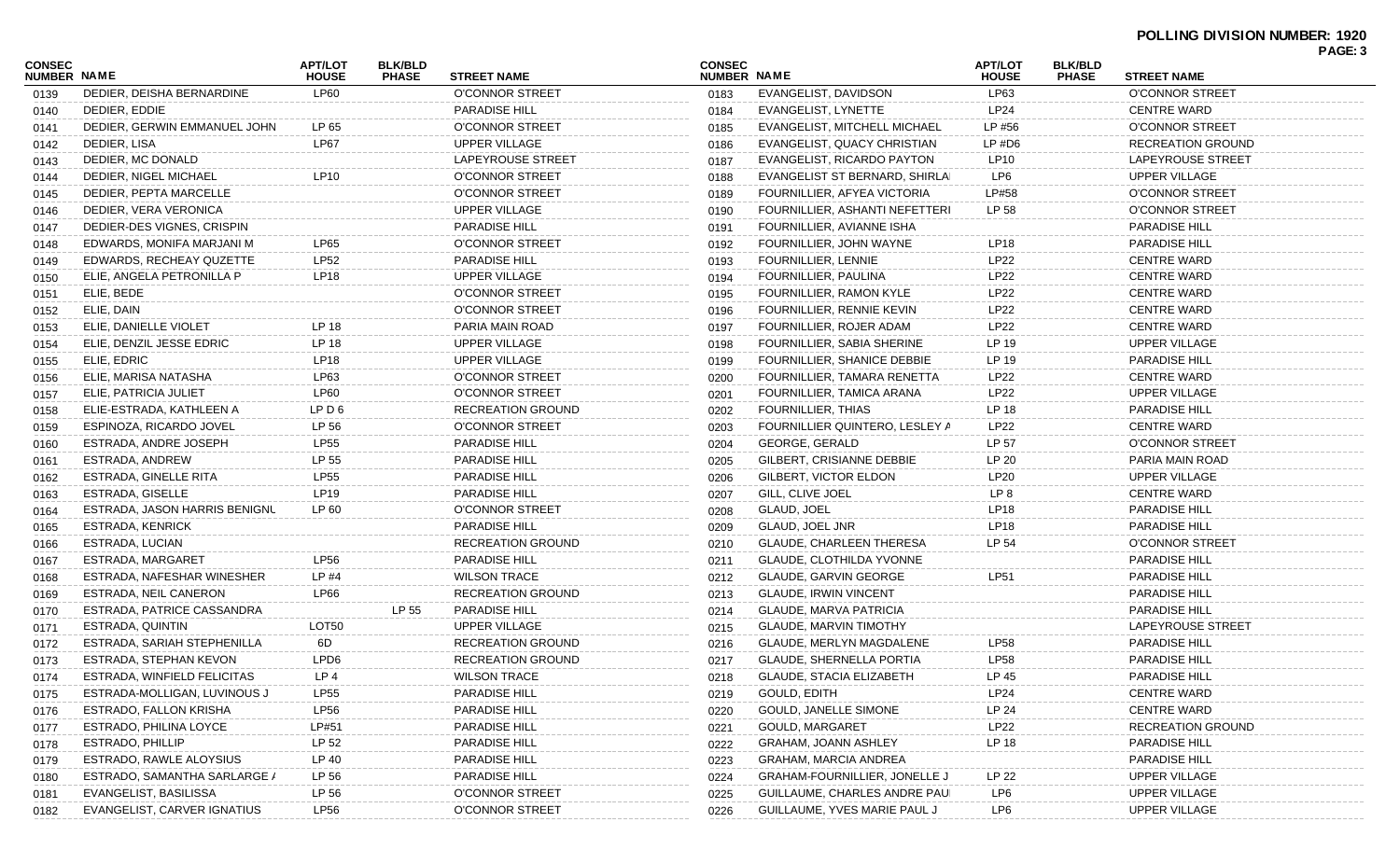## **POLLING DIVISION NUMBER: 1920**

|                              |                              |                                |                                |                      |                              |                               |                                |                                |                             | PAGE: 4 |
|------------------------------|------------------------------|--------------------------------|--------------------------------|----------------------|------------------------------|-------------------------------|--------------------------------|--------------------------------|-----------------------------|---------|
| <b>CONSEC</b><br>NUMBER NAME |                              | <b>APT/LOT</b><br><b>HOUSE</b> | <b>BLK/BLD</b><br><b>PHASE</b> | <b>STREET NAME</b>   | <b>CONSEC</b><br>NUMBER NAME |                               | <b>APT/LOT</b><br><b>HOUSE</b> | <b>BLK/BLD</b><br><b>PHASE</b> | <b>STREET NAME</b>          |         |
| 0227                         | GUISHARD, STEPFAN FLEARLEY   |                                |                                | O'CONNOR STREET      | 0271                         | LEE QUAY, ANGELA              |                                | 60                             | O'CONNOR STREET             |         |
| 0228                         | HABAN, CURTIS                |                                |                                | O'CONNOR STREET      | 0272                         | LEE QUAY, CHOY WESLEY COLIN   |                                |                                | <b>SUB INTENDANT STREET</b> |         |
| 0229                         | HABAN, STEFANO ANTONIO       | LP53                           |                                | O'CONNOR STREET      | 0273                         | LEE QUAY, DALE DAMIAN         | LP24/5                         |                                | <b>CENTRE WARD</b>          |         |
| 0230                         | HABAN, STEPHAN MICHAEL       | LP#53                          |                                | O'CONNOR STREET      | 0274                         | LEE QUAY, DANE KERRY          | LP24/5                         |                                | <b>CENTRE WARD</b>          |         |
| 0231                         | HABAN, STEPHANIE KELLYN      | LP 53                          |                                | O'CONNOR STREET      | 0275                         | LEE QUAY, JENNY PETRONELLA    | 66                             |                                | <b>CENTRE WARD</b>          |         |
| 0232                         | IRVINE, GIOVIANNI JOSIAH     | LP #5                          |                                | <b>WILSON TRACE</b>  | 0276                         | LEE QUAY, JOSEPH              | LP24/5                         |                                | <b>CENTRE WARD</b>          |         |
| 0233                         | <b>JAMES, TERRON GABRIEL</b> |                                |                                | <b>PARADISE HILL</b> | 0277                         | LEE QUAY, JOSEPH FRANCIS      |                                |                                | <b>CENTRE WARD</b>          |         |
| 0234                         | JEFFREY-LEE QUAY, GLENDA M   | LP24/5                         |                                | <b>UPPER VILLAGE</b> | 0278                         | LEE QUAY, JOSLYN PETER        | 66 1/2MM                       |                                | <b>CENTRE WARD</b>          |         |
| 0235                         | JOGIE, CHARLES NANLAL        | LP4                            |                                | <b>WILSON TRACE</b>  | 0279                         | LEE QUAY, KENDALL BEVIN B     | 661/2MM                        |                                | <b>CENTRE WARD</b>          |         |
| 0236                         | JOGIE, ROSHAN JOMEL          | LP A1                          |                                | <b>WILSON TRACE</b>  | 0280                         | LEE QUAY, LINMOY EUNICE       | LP <sub>19</sub>               |                                | UPPER VILLAGE               |         |
| 0237                         | JOSEPH, ANTHONY RANDELL      | <b>LP59</b>                    |                                | O'CONNOR STREET      | 0281                         | LEE QUAY, MORREL JUNIOR       | LP60                           |                                | O'CONNOR STREET             |         |
| 0238                         | JOSEPH, BRITNEY CHRISTINE    | LP 61                          |                                | O'CONNOR STREET      | 0282                         | LEE QUAY, PETRONILLA KAREN    | 6A                             |                                | RECREATION GROUND           |         |
| 0239                         | JOSEPH, CLIVE MICHAEL        | LP 61                          |                                | O'CONNOR STREET      | 0283                         | LEE QUAY, RENAUD              | <b>LP60</b>                    |                                | O'CONNOR STREET             |         |
| 0240                         | JOSEPH, JOVÍANNA CLIVENELLE  | LP4                            |                                | RECREATION GROUND    | 0284                         | LEE QUAY, RON CALLEON         | LP2415                         |                                | <b>CENTRE WARD</b>          |         |
| 0241                         | JOSEPH, KADE FRANCIS         |                                |                                | UPPER VILLAGE        | 0285                         | LEE QUAY, SYLVIA ANN          |                                |                                | <b>BEATRICE TRACE</b>       |         |
| 0242                         | JOSEPH, KEITH DOMINIC        | <b>LP61</b>                    |                                | O'CONNOR STREET      | 0286                         | LEE QUAY, TILLA               |                                |                                | <b>CENTRE WARD</b>          |         |
| 0243                         | JOSEPH, KERLON MATTHEW       |                                | LP 59                          | O'CONNOR STREET      | 0287                         | LEE QUAY, TREVELON CHOYING    | LP2415                         |                                | <b>CENTRE WARD</b>          |         |
| 0244                         | JOSEPH, KERRON JAVIS         | <b>LP60</b>                    |                                | O'CONNOR STREET      | 0288                         | LEE QUAY-DE GAZON, CHOYLIN MA | LP <sub>4</sub>                |                                | <b>CENTRE WARD</b>          |         |
| 0245                         | JOSEPH, KESTER SIMEON        |                                |                                | O'CONNOR STREET      | 0289                         | LEEQUAY, ANSLEM WILLIAM       | LP #60                         |                                | O'CONNOR STREET             |         |
| 0246                         | JOSEPH, MARY SANDRA          |                                |                                | O'CONNOR STREET      | 0290                         | LEQUAY, ARNAN VERENCE VERONI  | LP <sub>25</sub>               |                                | <b>BEATRICE TRACE</b>       |         |
| 0247                         | JOSEPH, RICHARD EDWARD T     | LP13                           |                                | <b>UPPER VILLAGE</b> | 0291                         | LEQUAY, LARRY BURT            |                                |                                | <b>UPPER VILLAGE</b>        |         |
| 0248                         | JOSEPH, THERESA KAY          | LP23                           |                                | <b>CENTRE WARD</b>   | 0292                         | LEQUAY, MORREL                | LP25                           |                                | <b>BEATRICE TRACE</b>       |         |
| 0249                         | JOSEPH-CASTELLANO, HYACINTH  | LP 59                          |                                | O'CONNOR STREET      | 0293                         | LEQUAY, WALWIN                |                                |                                | <b>SUB INTENDANT STREET</b> |         |
| 0250                         | JOSEPH-ESTRADA, SANDRA PAULA | LP55                           |                                | <b>PARADISE HILL</b> | 0294                         | LEQUAY-WELLINGTON, JAIMEE L   |                                |                                | <b>UPPER VILLAGE</b>        |         |
| 0251                         | JOYEAU, AINSLEY SHANE        | LP 21                          |                                | <b>PARADISE HILL</b> | 0295                         | LEWIS, ALEX GARARD            | <b>LP20</b>                    |                                | <b>UPPER VILLAGE</b>        |         |
| 0252                         | JOYEAU, ALLISTER JAMES       | <b>LP52</b>                    |                                | <b>UPPER VILLAGE</b> | 0296                         | LEWIS, ANNE JANICE            | LP 120                         |                                | <b>UPPER VILLAGE</b>        |         |
| 0253                         | JOYEAU, ANDERSON             |                                |                                | O'CONNOR STREET      | 0297                         | LEWIS, DIANA JESTINA          | <b>LP20</b>                    |                                | <b>UPPER VILLAGE</b>        |         |
| 0254                         | JOYEAU, CHERRELLE DONNA      | LP 17                          |                                | <b>UPPER VILLAGE</b> | 0298                         | LEWIS, JERRY ALEXANDER        | <b>LP20</b>                    |                                | UPPER VILLAGE               |         |
| 0255                         | JOYEAU, ELWYN                | <b>LP24A2</b>                  |                                | <b>CENTRE WARD</b>   | 0299                         | LEZAMA, STEPHEN               | LP <sub>6</sub>                |                                | RECREATION GROUND           |         |
| 0256                         | JOYEAU, ERROL JUNIOR         | LP61                           |                                | <b>UPPER VILLAGE</b> | 0300                         | MAHARAJ, ANTHONY RAMESH       | <b>LP10</b>                    |                                | LAPEYROUSE STREET           |         |
| 0257                         | JOYEAU, KESTER VINCENT       | <b>LP17</b>                    |                                | <b>UPPER VILLAGE</b> | 0301                         | MAHARAJ, BABY JASSODRA        | LP10                           |                                | <b>UPPER VILLAGE</b>        |         |
| 0258                         | JOYEAU, RONALD SIMEON RONDEL | LP <sub>2</sub>                |                                | <b>CENTRE WARD</b>   | 0302                         | MAHARAJ, DOOLIN               |                                |                                | LAPEYROUSE STREET           |         |
| 0259                         | JOYEAU, SHANNA SHANIA        | LP #24                         |                                | <b>CENTRE WARD</b>   | 0303                         | MAHARAJ, JAMEEL BARRY         | <b>LP11</b>                    |                                | LAPEYROUSE STREET           |         |
| 0260                         | JOYEAU, WAYNE                |                                |                                | O'CONNOR STREET      | 0304                         | MAHARAJ, RENALDO              | LP #11                         |                                | LAPEYROUSE STREET           |         |
| 0261                         | JOYEAU-LE QUAY, GAIL DENESE  | <b>LP17</b>                    |                                | UPPER VILLAGE        | 0305                         | MAHARAJ, SHERWIN GARY         | LP110                          |                                | LAPEYROUSE STREET           |         |
| 0262                         | LATHILLERIE, JOHN            |                                |                                | SUB INTENDANT STREET | 0306                         | MAHARAJ, STEPHON LEONSON BRI  | <b>LP11</b>                    |                                | LAPEYROUSE STREET           |         |
| 0263                         | LATHILLERIE, LEESHA LAURA    | LP 18                          |                                | PARADISE HILL        | 0307                         | MALCHAN, ALEXIS HICKLING      | LP 13                          |                                | PARIA MAIN ROAD             |         |
| 0264                         | LATHILLERIE, LUKESHA LOVIN   | LP 45                          |                                | PARADISE HILL        | 0308                         | MARRAIN, ASHA LEAH T          |                                | LP63                           | <b>O'CONNOR STREET</b>      |         |
| 0265                         | LATURELI, CATHERINE          |                                |                                | UPPER VILLAGE        | 0309                         | MARRAIN, MALACHI KWOSI        | LP 59                          |                                | O'CONNOR STREET             |         |
| 0266                         | LE QUAY, BRANDON             | LP 17                          |                                | UPPER VILLAGE        | 0310                         | MARRAIN, MARY                 | LP63                           |                                | O'CONNOR STREET             |         |
| 0267                         | LE QUAY, BRANDON LESTON      | LP 17                          |                                | UPPER VILLAGE        | 0311                         | MARRAIN, NAEEM KADISH JOSUE   | LP 54                          |                                | O'CONNOR STREET             |         |
| 0268                         | LE QUAY, LAURA LEE           | LP 17                          |                                | PARIA MAIN ROAD      | 0312                         | MARRAIN, NIKITA KESE          |                                |                                | <b>WILSON TRACE</b>         |         |
| 0269                         | LE QUAY, LOVELL LUVANDER     | LP17                           |                                | UPPER VILLAGE        | 0313                         | MARRAIN, NKU AKIL MANASES     | LP63                           |                                | O'CONNOR STREET             |         |
| 0270                         | LE QUAY-MATTHEWS, LUVERN LOR | LP17                           |                                | UPPER VILLAGE        | 0314                         | MARS, RONNIE SHERMAN THEODOI  |                                | 69                             | <b>WILSON TRACE</b>         |         |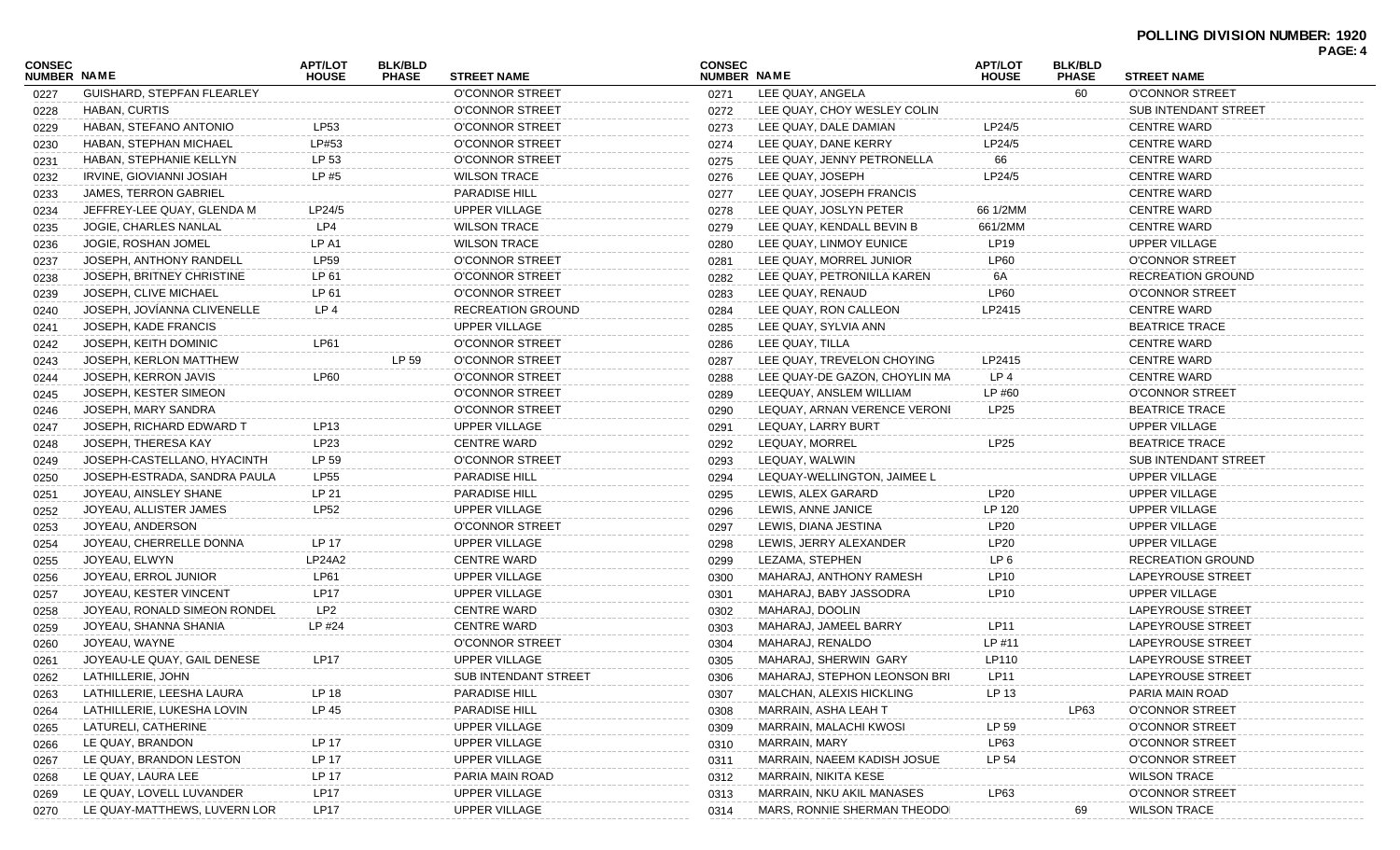#### **POLLING DIVISION NUMBER: 1920**

|                              |                                |                                |                                |                           |                              |                                |                                |                                |                          | <b>PAGE: 5</b> |
|------------------------------|--------------------------------|--------------------------------|--------------------------------|---------------------------|------------------------------|--------------------------------|--------------------------------|--------------------------------|--------------------------|----------------|
| <b>CONSEC</b><br>NUMBER NAME |                                | <b>APT/LOT</b><br><b>HOUSE</b> | <b>BLK/BLD</b><br><b>PHASE</b> | <b>STREET NAME</b>        | <b>CONSEC</b><br>NUMBER NAME |                                | <b>APT/LOT</b><br><b>HOUSE</b> | <b>BLK/BLD</b><br><b>PHASE</b> | <b>STREET NAME</b>       |                |
| 0315                         | MARTINEZ, GABRIELLA            | LP 63                          |                                | <b>O'CONNOR STREET</b>    | 0359                         | PERSAD, RAVINDRA KISHORE       |                                |                                | <b>UPPER VILLAGE</b>     |                |
| 0316                         | MC LEAN-MOLLIGAN, SHERRY-ANN   |                                | LP55                           | <b>PARADISE HILL</b>      | 0360                         | PHILLANDER-DEBISETTE, SHARON   | LP55                           |                                | <b>PARADISE HILL</b>     |                |
| 0317                         | MEDINA, KERVIN                 |                                |                                | <b>WILSON TRACE</b>       | 0361                         | PICKERING, ADANNA MALIKA A     | LP53                           |                                | <b>PARADISE HILL</b>     |                |
| 0318                         | MEDINA, LOUANNA MARY           | LP <sub>3</sub>                |                                | <b>EVA CHARLES STREET</b> | 0362                         | PICKERING, AKINI KWAMI YOCIE   | LP 18                          |                                | <b>PARADISE HILL</b>     |                |
| 0319                         | MEDINA, PETER RICKIE           |                                |                                | <b>EVA CHARLES STREET</b> | 0363                         | PICKERING, ERROL VICTOR        | <b>LP18</b>                    |                                | <b>UPPER VILLAGE</b>     |                |
| 0320                         | MEDINA, WAYNE CLEMENT          |                                |                                | <b>EVA CHARLES STREET</b> | 0364                         | PICKERING, KELLON STEPHEN      | <b>LP19</b>                    |                                | <b>UPPER VILLAGE</b>     |                |
| 0321                         | MENDEZ STEWART, HALCYON M      | LP2                            |                                | <b>CENTRE WARD</b>        | 0365                         | PICKERING, KEMBER ONISHA       | <b>LP18</b>                    |                                | <b>PARADISE HILL</b>     |                |
| 0322                         | MERCURY, MARTIKA MICHELLE      | LP <sub>6</sub>                |                                | <b>RECREATION GROUND</b>  | 0366                         | PICKERING, KERRY MARTIN        | LP <sub>5</sub>                |                                | <b>WILSON TRACE</b>      |                |
| 0323                         | <b>MERIGH, LIONEL</b>          | 193/4MM                        |                                | <b>BLANCHISSEUSE ROAD</b> | 0367                         | PICKERING, KEVIN DAMIAN        | <b>LP18</b>                    |                                | <b>PARADISE HILL</b>     |                |
| 0324                         | MITCHELL, REGINALD MARTIN S    | LP 21                          |                                | PARIA MAIN ROAD           | 0368                         | PICKERING, KIMBERLY MONIQUE    | LP 18                          |                                | PARIA MAIN ROAD          |                |
| 0325                         | MOLLIGAN, JEMEEL SHAUNDELL     | <b>LP55</b>                    |                                | <b>PARADISE HILL</b>      | 0369                         | PICKERING, KYLE WILLIAM ARTHUR | LP1                            |                                | <b>WILSON TRACE</b>      |                |
| 0326                         | MOLLIGAN, JENNY                | <b>LP25</b>                    |                                | <b>CENTRE WARD</b>        | 0370                         | PICKERING, MERLISIA ORNELLA    | LP <sub>1</sub>                |                                | <b>WILSON TRACE</b>      |                |
| 0327                         | MOLLIGAN, SHAWN                | <b>LP55</b>                    |                                | <b>PARADISE HILL</b>      | 0371                         | PICKERING, PATRICIA KAREN      | LP24                           |                                | <b>CENTRE WARD</b>       |                |
| 0328                         | MOLLIGAN-REYES, THELMA         | LP 25                          |                                | <b>CENTRE WARD</b>        | 0372                         | PICKERING, SHARON BATLEEN      |                                |                                | <b>WILSON TRACE</b>      |                |
| 0329                         | MOORE, LETTY                   | LP6                            |                                | <b>UPPER VILLAGE</b>      | 0373                         | PICKERING, STEPHE              |                                |                                | <b>CENTRE WARD</b>       |                |
| 0330                         | MULLIGAN, CHARLES              | <b>LP60</b>                    |                                | <b>O'CONNOR STREET</b>    | 0374                         | PICKERING-YOUNG, ALESHIA       | LP <sub>2</sub>                |                                | <b>WILSON TRACE</b>      |                |
| 0331                         | MURRAY, BRENT DERRICK          |                                |                                | <b>RECREATION GROUND</b>  | 0375                         | PILE, MICHEAL WAYNE            |                                |                                | <b>WILSON TRACE</b>      |                |
| 0332                         | MURRAY, CINDY MELISSA          | LP6B                           |                                | <b>UPPER VILLAGE</b>      | 0376                         | PINTO, EARLA NICHELE           |                                |                                | <b>CENTRE WARD</b>       |                |
| 0333                         | MURRAY, DILL DILLON            | <b>LP58</b>                    |                                | O'CONNOR STREET           | 0377                         | PINTO, QUINCY ISIAH            | LP59                           |                                | <b>O'CONNOR STREET</b>   |                |
| 0334                         | MURRAY, EVERTON SABASTIAN      | LP24                           |                                | <b>O'CONNOR STREET</b>    | 0378                         | PINTO, STANLEY                 |                                |                                | <b>CENTRE WARD</b>       |                |
| 0335                         | MURRAY, KERON                  | LP6                            |                                | <b>RECREATION GROUND</b>  | 0379                         | QUINTERO, DARNEL DRELOCER      | LP 22                          |                                | <b>CENTRE WARD</b>       |                |
| 0336                         | MURRAY, KIMBERLY LINDY-ANN     | <b>LP58</b>                    |                                | O'CONNOR STREET           | 0380                         | QUINTERO, DWIGHT DERECK JR     | LP 22                          |                                | PARIA MAIN ROAD          |                |
| 0337                         | MURRAY, LINDY                  | LP 58                          |                                | O'CONNOR STREET           | 0381                         | QUINTERO, WINSTON STANISLUS    |                                |                                | <b>O'CONNOR STREET</b>   |                |
| 0338                         | MURRAY, MITCHELL STEVON        | LP <sub>7</sub>                |                                | O'CONNOR STREET           | 0382                         | RAMDIAL, CLEMENT               | LP25                           |                                | <b>UPPER VILLAGE</b>     |                |
| 0339                         | MURRAY, TYRESE ATIBA           | LP #143                        |                                | <b>RECREATION GROUND</b>  | 0383                         | RAMDIAL, KHIMDAYE JOSEPHINE    | LP <sub>4</sub>                |                                | <b>RECREATION GROUND</b> |                |
| 0340                         | MURRAY-MORGAN, TRICIA AMANDA   | #173                           |                                | <b>RECREATION GROUND</b>  | 0384                         | RAMDIAL, KURT                  | LP25                           |                                | <b>CENTRE WARD</b>       |                |
| 0341                         | NICHOLAS, CALVIN KENT          | LP65                           |                                | O'CONNOR STREET           | 0385                         | RAMDIAL, MICHELLE              | LP25                           |                                | <b>CENTRE WARD</b>       |                |
| 0342                         | NICHOLAS, CHRISTOPHER CALVIN I | <b>LP52</b>                    |                                | O'CONNOR STREET           | 0386                         | RAMDIAL, PATRICIA              | LP 25                          |                                | <b>CENTRE WARD</b>       |                |
| 0343                         | NICHOLAS, MARLENE ANN          |                                |                                | O'CONNOR STREET           | 0387                         | RAMDIAL, RYAN                  | LP25                           |                                | <b>UPPER VILLAGE</b>     |                |
| 0344                         | NICHOLAS, SHERRYANN ANNESSA    | LP65                           |                                | O'CONNOR STREET           | 0388                         | RAMDIAL, VALERIE               | LP25                           |                                | <b>CENTRE WARD</b>       |                |
| 0345                         | OLIVER, FELICHA                | LP22                           |                                | <b>RECREATION GROUND</b>  | 0389                         | RAMDIAL JOSEPH, JOANNE         |                                |                                | <b>RECREATION GROUND</b> |                |
| 0346                         | OLIVER, IGNATIUS               | LP19                           |                                | <b>UPPER VILLAGE</b>      | 0390                         | RAMIREZ, IVY                   |                                |                                | <b>WILSON TRACE</b>      |                |
| 0347                         | OLIVERRIE, LUCIANNA RSHIMA J   | LP 1A                          |                                | <b>WILSON TRACE</b>       | 0391                         | RECHAIS, DANIELLA KARI CELINE  | LP 19                          |                                | <b>UPPER VILLAGE</b>     |                |
| 0348                         | OLIVIERE, SHERNELLE WENDY      |                                | LP 51                          | <b>PARADISE HILL</b>      | 0392                         | RECHAIS, LANNIA AMANDA         | <b>LP19</b>                    |                                | <b>UPPER VILLAGE</b>     |                |
| 0349                         | OLIVIERE, WENDELL MARK         |                                |                                | <b>PARADISE HILL</b>      | 0393                         | REYES, CYNTHIA BERNADETTE      | LP25                           |                                | <b>CENTRE WARD</b>       |                |
| 0350                         | OLIVIERRE, LUKCHAN FRANCIS     | LP A1                          |                                | <b>WILSON TRACE</b>       | 0394                         | <b>REYES, ERIC</b>             | LP <sub>25</sub> A             |                                | <b>CENTRE WARD</b>       |                |
| 0351                         | OLIVIERRE, LUKCHAN STERLYN     | LP A1                          |                                | <b>WILSON TRACE</b>       | 0395                         | <b>REYES, ERROL MYRON</b>      | LP25                           |                                | <b>CENTRE WARD</b>       |                |
| 0352                         | OLIVIERRIE, LATISHA VICTORIA   |                                | LP <sub>2</sub>                | <b>WILSON TRACE</b>       | 0396                         | REYES, ESTRELLA                | LP 25                          |                                | <b>CENTRE WARD</b>       |                |
| 0353                         | OLIVIERRIE, RICHARD RONALDO    |                                |                                | <b>WILSON TRACE</b>       | 0397                         | <b>REYES, HARRISON</b>         | LP 59                          |                                | O'CONNOR STREET          |                |
| 0354                         | OLIVIERRIE, VICTOR RICHARD     | LP <sub>2</sub>                |                                | <b>O'CONNOR STREET</b>    | 0398                         | <b>REYES, HUDSON THOMAS</b>    | LP 25                          |                                | <b>CENTRE WARD</b>       |                |
| 0355                         | OLLIVERIE, MARGARET            | LP <sub>1</sub>                |                                | <b>WILSON TRACE</b>       | 0399                         | REYES, JENNA ANNESTINE         | LP25                           |                                | <b>CENTRE WARD</b>       |                |
| 0356                         | OLLIVERRIE, ANNIE CYNTHIA      | LP <sub>1</sub>                |                                | <b>WILSON TRACE</b>       | 0400                         | REYES, KESTON TREVOR JUNIOR    | LP <sub>25</sub> A             |                                | <b>CENTRE WARD</b>       |                |
| 0357                         | PAUL, GABRIEL                  | LP <sub>2</sub>                |                                | <b>WILSON TRACE</b>       | 0401                         | REYES, KIDLON JOSEPH           | LP 25                          |                                | <b>CENTRE WARD</b>       |                |
| 0358                         | PERROTTE-JOSEPH, KERILEE R R   | LP 52                          |                                | O'CONNOR STREET           | 0402                         | REYES, ORLANDO RAWLSTON        | LP 25                          |                                | <b>CENTRE WARD</b>       |                |
|                              |                                |                                |                                |                           |                              |                                |                                |                                |                          |                |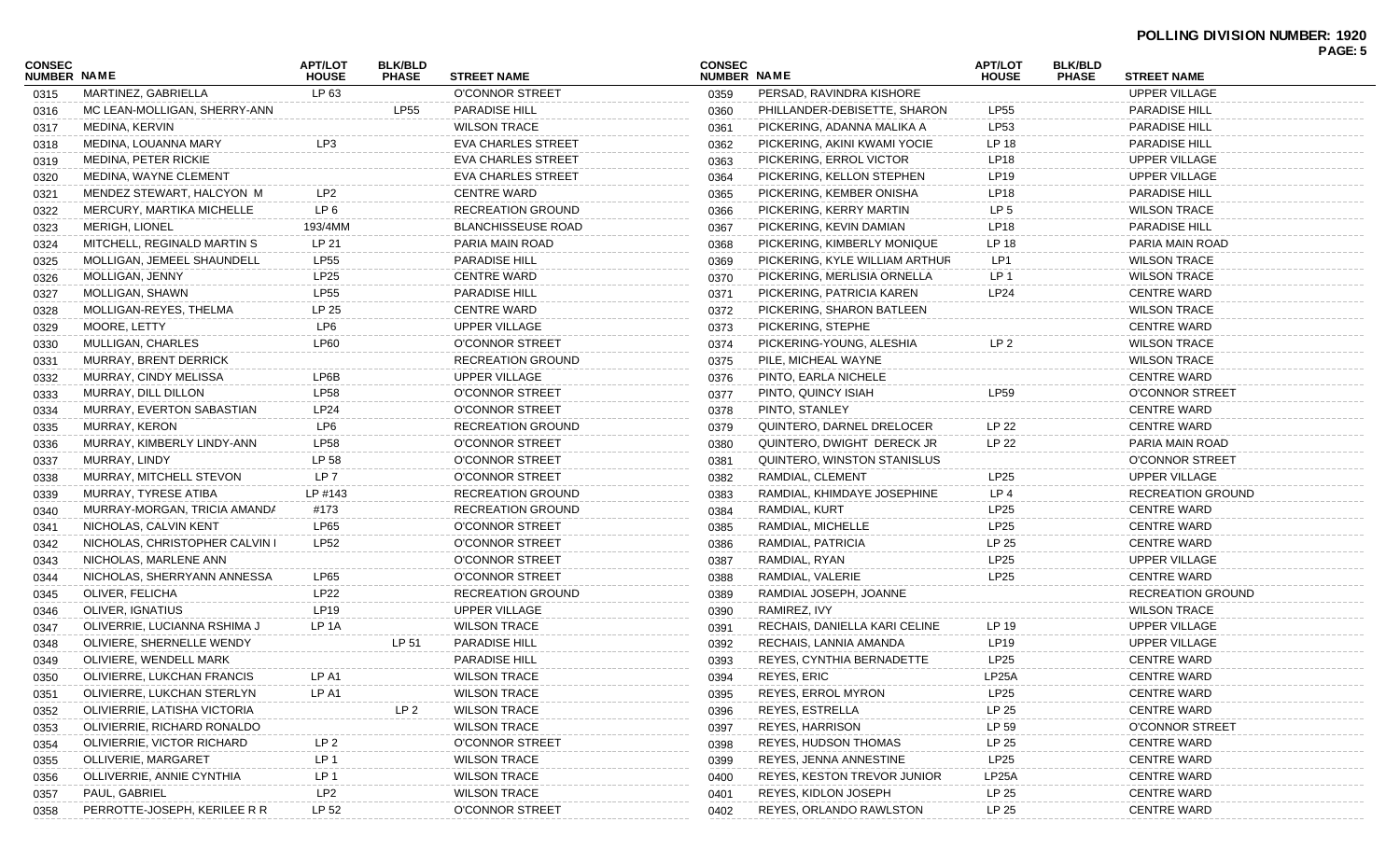#### **POLLING DIVISION NUMBER: 1920 PAGE: 6**

| CONSEC<br><b>NUMBER NAME</b> |                               | <b>APT/LOT</b><br><b>HOUSE</b> | <b>BLK/BLD</b><br><b>PHASE</b> | STREET NAME                 |
|------------------------------|-------------------------------|--------------------------------|--------------------------------|-----------------------------|
| 0403                         | REYES, ORNELLA TREVLYNE       | LP 25                          |                                | <b>CENTRE WARD</b>          |
| 0404                         | REYES, RAWLE HYACINTH         |                                |                                | <b>CENTRE WARD</b>          |
| 0405                         | REYES, SHELDON PAUL           | LP25                           |                                | <b>CENTRE WARD</b>          |
| 0406                         | REYES, VINCENT SHOWYN         | LP 25                          |                                | <b>CENTRE WARD</b>          |
| 0407                         | RICHARDS, BETTY ANGELA        | LPA1                           |                                | <b>WILSON TRACE</b>         |
| 0408                         | RICHARDS, BRANDON FELIX       | LPA1                           |                                | <b>WILSON TRACE</b>         |
| 0409                         | RICHARDS, GLORIA              | LP 65/18                       |                                | <b>SUB INTENDANT STREET</b> |
| 0410                         | RICHARDS, HELEN ELIZABETH     | LPA1                           |                                | <b>WILSON TRACE</b>         |
| 0411                         | RICHARDS, ROBIN SIMEON        |                                |                                | UPPER VILLAGE               |
| 0412                         | ROGET, TISHANA TERRY-ANN      | LP 55                          |                                | O'CONNOR STREET             |
| 0413                         | ROOKS, HENRY ALBERT LINDSAY   |                                | LP4                            | <b>EVA CHARLES STREET</b>   |
| 0414                         | ROSALES-ESTRADO, FELISHA U    | LP 18                          |                                | PARIA MAIN ROAD             |
| 0415                         | ROVEDAS, PETER ORAN           | LP <sub>2</sub>                |                                | UPPER VILLAGE               |
| 0416                         | RYAN, LENNOX                  | LP <sub>5</sub>                |                                | <b>WILSON TRACE</b>         |
| 0417                         | SAHADEO, CRYSTAL STACY        | LP7                            |                                | <b>BEATRICE TRACE</b>       |
| 0418                         | SAHADEO, NARIN                | LP7                            |                                | <b>BEATRICE TRACE</b>       |
| 0419                         | SALVARY, MARISA JOSANN        |                                |                                | <b>PARADISE HILL</b>        |
| 0420                         | <b>SCOTT, HELEN PATRICE</b>   | LP25                           |                                | <b>CENTRE WARD</b>          |
| 0421                         | SCOTT, SAVANNA PETRINA PM     | LP 62                          |                                | O'CONNOR STREET             |
| 0422                         | SCOTT, VAUGHN                 | LP62                           |                                | <b>SUB INTENDANT STREET</b> |
| 0423                         | SEATON, CALISA CYRISE         | LP58                           |                                | O'CONNOR STREET             |
| 0424                         | SEECHARAN, CLYDE              |                                |                                | <b>WILSON TRACE</b>         |
| 0425                         | SEEGOBIN SINGH, PHILARA AMY M | LP 12                          |                                | UPPER VILLAGE               |
| 0426                         | SELF-JOYEAU, MARIANA          | LP 17                          |                                | UPPER VILLAGE               |
| 0427                         | SMITH, NIGEL JOHN             | LP1A                           |                                | <b>WILSON TRACE</b>         |
| 0428                         | SMITH, NIGELICA ANGEL         | LP17                           |                                | <b>WILSON TRACE</b>         |
| 0429                         | SOUGRIN, OCTAVE COURTNEY      | LP55                           |                                | <b>PARADISE HILL</b>        |
| 0430                         | SPENCE, NIGEL ANDRE           | LP6A                           |                                | <b>RECREATION GROUND</b>    |
| 0431                         | ST BERNARD, MALIK STEPHEN     | LP6                            |                                | <b>CENTRE WARD</b>          |
| 0432                         | ST HILAIRE-WILLIAMS, DIANNE   |                                |                                | <b>RECREATION GROUND</b>    |
| 0433                         | SUBERO-LEE QUAY, MELLISSA O P | LP 24/5                        |                                | <b>CENTRE WARD</b>          |
| 0434                         | SUTHERLAND, JORDAN RAVALDO    | LP 18                          |                                | <b>RECREATION GROUND</b>    |
| 0435                         | THOMAS, SHELDON PHILBERT      | LP6                            |                                | UPPER VILLAGE               |
| 0436                         | TINTO, KAWANNA ENRIQUE        | LP 52                          |                                | <b>PARADISE HILL</b>        |
| 0437                         | TINTO, MICHAEL                | LP 57                          |                                | <b>O'CONNOR STREET</b>      |
| 0438                         | TINTO, PATRICIA               | LP 54                          |                                | O'CONNOR STREET             |
| 0439                         | TINTO, VICTORINE              | LP57                           |                                | O'CONNOR STREET             |
| 0440                         | TINTO-IRONS, SIMONE           | <b>LP57</b>                    |                                | O'CONNOR STREET             |
| 0441                         | TINTO-SEATON, LISA ROSE       | LP 58                          |                                | O'CONNOR STREET             |
| 0442                         | VALDEZ, RACHAEL ALANA CLAIRE  |                                |                                | <b>PARADISE HILL</b>        |
| 0443                         | WALDRON, ANDY ALLAN           | LP <sub>6</sub>                |                                | O'CONNOR STREET             |
| 0444                         | WEEKES-GILL, MANEL SUSAN      | LP8                            |                                | <b>CENTRE WARD</b>          |
| 0445                         | WELLINGTON, JUNIOR TREVOR     | LP <sub>5</sub>                |                                | <b>WILSON TRACE</b>         |
| 0446                         | <b>WHEELER, VICTOR</b>        | LP19                           |                                | PARADISE HILL               |
|                              |                               |                                |                                |                             |

| <b>CONSEC</b><br><b>NUMBER</b> | <b>NAME</b>                     | <b>APT/LOT</b><br><b>HOUSE</b> | <b>BLK/BLD</b><br><b>PHASE</b> | <b>STREET NAME</b>          |
|--------------------------------|---------------------------------|--------------------------------|--------------------------------|-----------------------------|
| 0447                           | WILLIAMS, LLOYD                 |                                |                                | <b>RECREATION GROUND</b>    |
| 0448                           | WILLIAMS, LLOYDANN WHITNEY      | <b>LP12</b>                    |                                | <b>RECREATION GROUND</b>    |
| 0449                           | YIP YING, ALASA DAVINA ACONYA A | LP 13                          |                                | SUB INTENDANT STREET        |
| 0450                           | YIP YING, CARLOS OSMOND JR A    | LP13                           |                                | <b>SUB INTENDANT STREET</b> |
| 0451                           | YIP YING, CLEVE                 |                                |                                | O'CONNOR STREET             |
| 0452                           | YIP YING, DIAN SUSAN            | LP13                           |                                | <b>SUB INTENDANT STREET</b> |
| 0453                           | YIP YING, EMILY JUDY            | LP 13                          |                                | <b>SUB INTENDANT STREET</b> |
| 0454                           | YIP YING, IRWIN                 | LP <sub>1</sub> A              |                                | <b>WILSON TRACE</b>         |
| 0455                           | YIP YING, KIMLAN BRIGID         | LP 13                          |                                | <b>SUB INTENDANT STREET</b> |
| 0456                           | YIP YING, MARY                  | <b>LP59</b>                    |                                | <b>PARADISE HILL</b>        |
| 0457                           | YIP YING, MAURICE MICHAEL       |                                |                                | O'CONNOR STREET             |
| 0458                           | YIP YING, PERRY CLAUD           | LP63                           |                                | O'CONNOR STREET             |
| 0459                           | YIP YING, SHURRICE KIM          |                                | LP6A                           | <b>RECREATION GROUND</b>    |
| 0460                           | YIP YING, YUKMOY URSULA A       |                                |                                | <b>SUB INTENDANT STREET</b> |
| 0461                           | YIP YING-SALVARY, EVELAN O      | LP63                           |                                | O'CONNOR STREET             |
| 0462                           | YIP-YING HABAN, ST SALLE SALLY  | LP 53                          |                                | O'CONNOR STREET             |